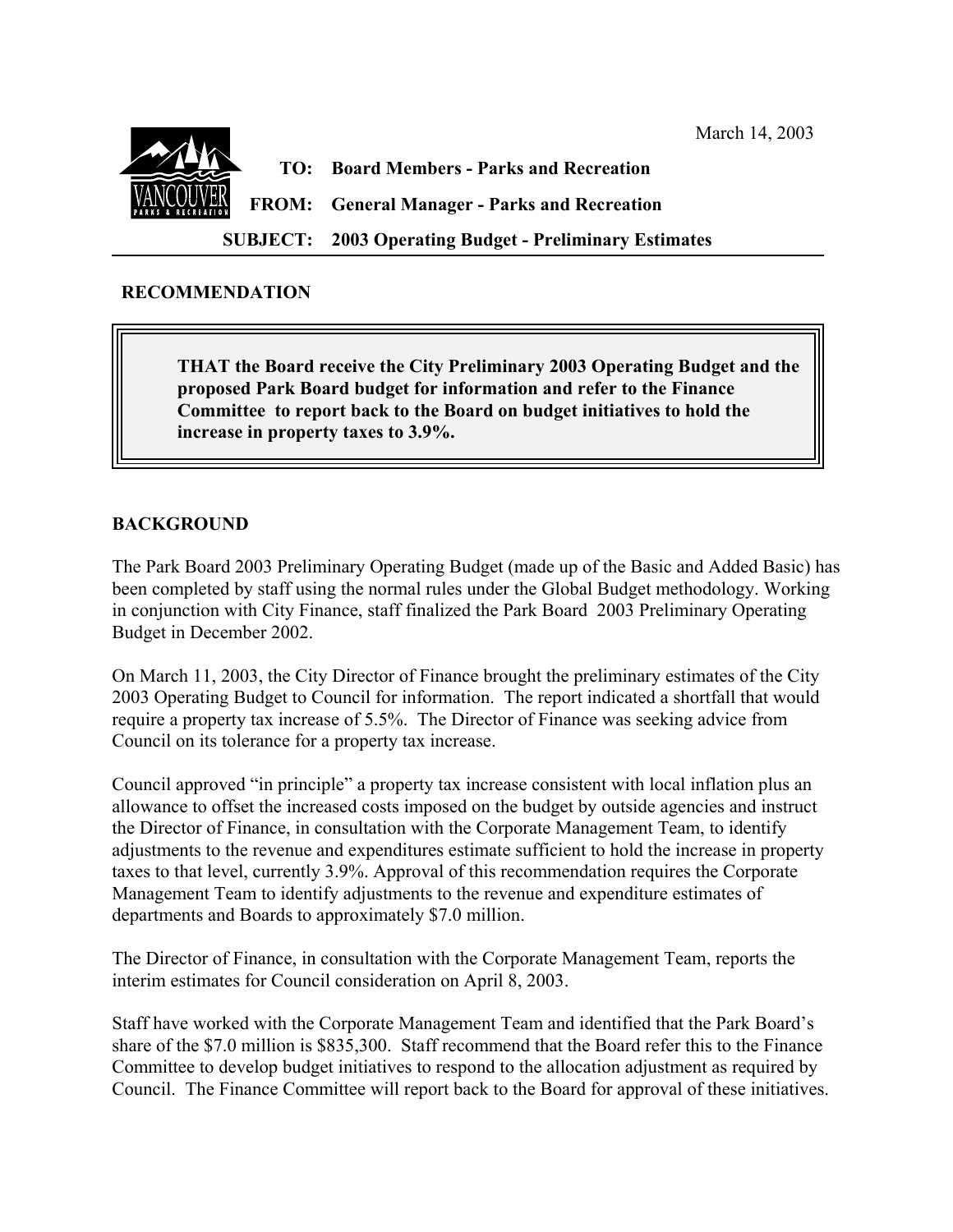Working in conjunction with other City departments and boards, the budget initiatives will be reported to City Council on April 8, 2003 . It is expected that the 2003 Operating Budget will be finalized in April 2003.

# **DISCUSSION**

## **Basic Budget**

It is under the methodology of the Global Budget arrangement with City Council that the 2003 Basic Budget was prepared. It represents the 2002 approved Basic Budget inflated to reflect 2003 dollar equivalents. The labour adjustments are pending the conclusion of contract negotiations and at that time the budget will be amended to reflect the settlement

The 2003 Basic Budget has been adjusted for inflation. The inflation rates used are those set by the City for all departments including boards. The inflation adjustments are :

- -1.75% for supplies and other costs
- 2.75% for fees and charges.

The Board's 2003 preliminary budget has been adjusted for the 1.75% supplies and other costs. Fees and charges have been increased by 2.75% as passed at the October 21, 2002 Park Board meeting. The Board on March 11, 2003 maintained fees for seniors at a 30% discount of the adult rate which would result in a reduction of \$85,000 in revenue. The shortfall in revenue will be incorporated into this coming budget process.

The increase to the 2003 Park Board Basic Budget over the 2002 Park Board Basic Budget amounts to \$236,788. The increase is primarily attributable to the additional funding provided by the City to recognize:

- Salaries (due to classification changes) and fringe benefit increases
- The general inflation increases (1.75 % for supplies offset by 2.75% increase in fees and charges and a 17% decrease in natural gas)
- Equipment and insurance charges
- Hastings Park Empire Field maintenance costs
- Bloedel Conservatory revenue reduction due to construction

Appendix 1 outlines the above adjustments and the 2003 Basic Budget.

### **Added Basic Budget**

Added Basic items represent new operating costs associated with capital additions to the parks and recreation system. The annualized impact of the 2002 added basic programs (programs/services implemented during 2002) in 2003 is \$89,100. The operating costs associated with new recreation and parks facilities in 2003 amounts to \$299,650. These requests have been reviewed with the City Finance and are recommended for addition to the Park Board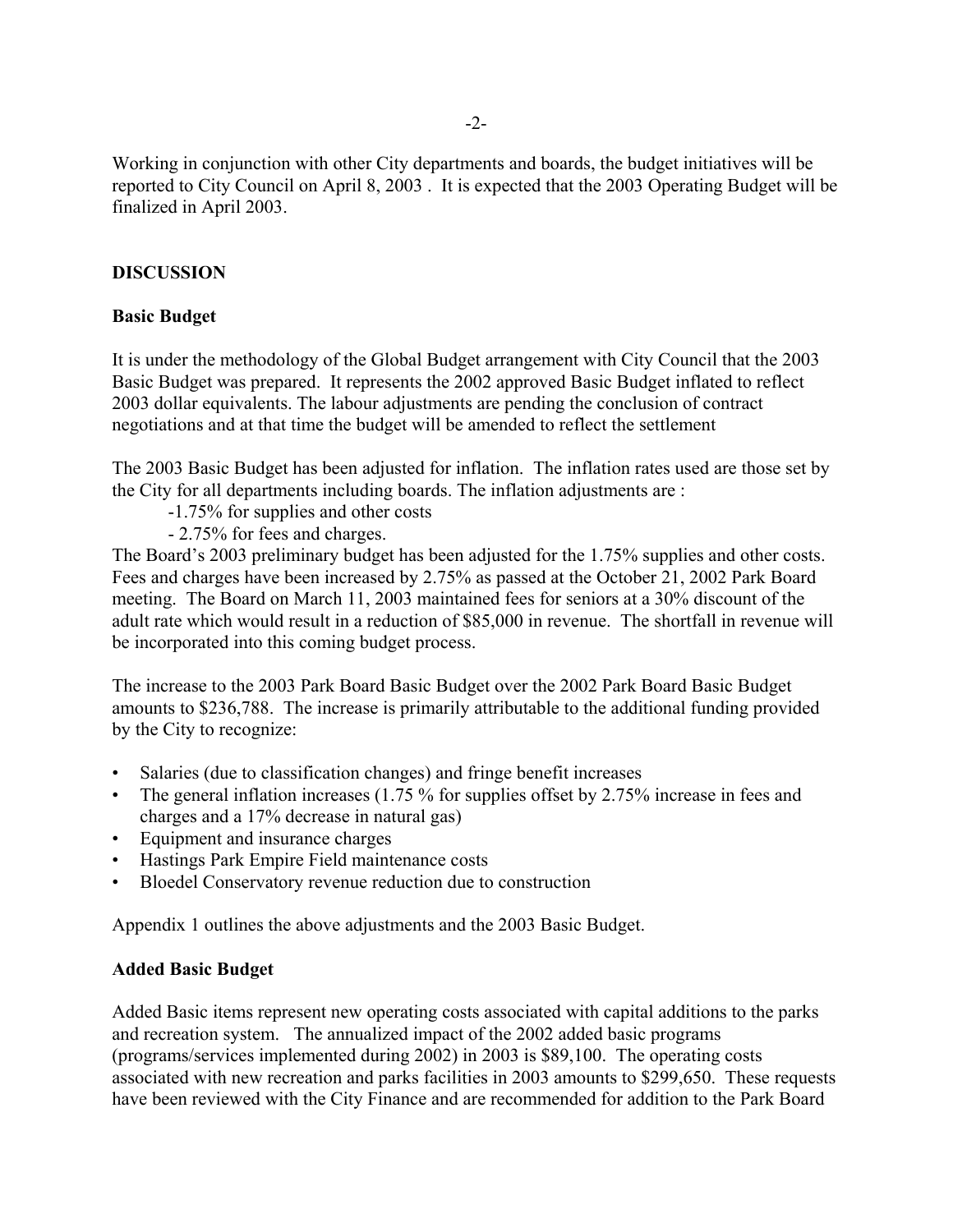Basic Budget. Appendix 2 outlines the annualized amount in 2003 and operating costs of 2003 new facilities.

### **New and Non Recurring Budget**

The New and Non-Recurring ("NNR") Budget should be finalized in April 2003. Funding for NNR Budget such as replacement of equipment or building maintenance is requested separately from the Basic Budget. This is due to the fact that these expenditures are "one-time" costs and therefore, should not be included in the ongoing Basic Budget. Under the Global Budget arrangement, the Park Board will receive a block of funding each year. The Board will then establish its own priorities in allocating this funding to individual NNR projects. Staff will report back to the Board the allocation of NNR budget as part of the 2003 operating budget.

# **SUMMARY**

The 2003 Preliminary Operating Budget of the Park Board (made up of the Basic and Added Basic) is \$47,518,147 which is \$625,538 more than 2002 Operating Budget. The increase represents 1.2% of the Board net operating budget. It is an estimate of operating costs based on current services and programs and it does not include salaries adjustments and NNRs. Through the Finance Committee. staff will report back to the Board in more detail before City Council finalizes the 2003 Operating Budget.

Prepared by:

Corporate Services Board of Parks & Recreation Vancouver, BC AH